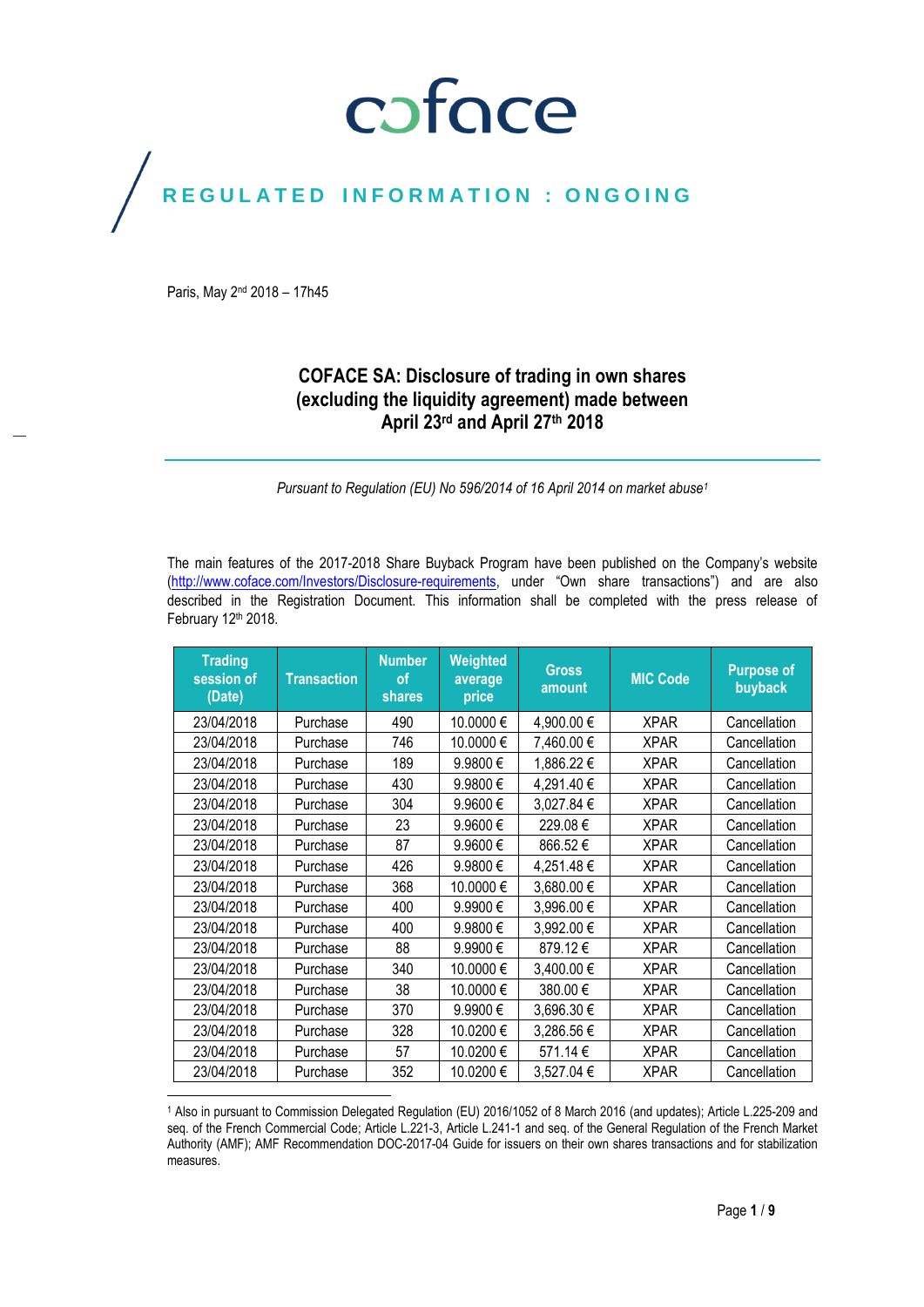| 23/04/2018       | Purchase | 1              | 10.0200€  | 10.02€      | <b>XPAR</b> | Cancellation        |
|------------------|----------|----------------|-----------|-------------|-------------|---------------------|
| 23/04/2018       | Purchase | 669            | 10.0200€  | 6,703.38 €  | <b>XPAR</b> | Cancellation        |
| 23/04/2018       | Purchase | 65             | 10.0200€  | 651.30€     | <b>XPAR</b> | Cancellation        |
| 23/04/2018       | Purchase | 562            | 10.0000 € | 5,620.00 €  | <b>XPAR</b> | Cancellation        |
| 23/04/2018       | Purchase | 246            | 10.0000 € | 2,460.00 €  | <b>XPAR</b> | Cancellation        |
| 23/04/2018       | Purchase | 406            | 10.0200€  | 4,068.12€   | <b>XPAR</b> | Cancellation        |
| 23/04/2018       | Purchase | 328            | 10.0200€  | 3,286.56€   | <b>XPAR</b> | Cancellation        |
| 23/04/2018       | Purchase | 42             | 10.0200€  | 420.84 €    | <b>XPAR</b> | Cancellation        |
| 23/04/2018       | Purchase | 27             | 10.0200€  | 270.54 €    | <b>XPAR</b> | Cancellation        |
| 23/04/2018       | Purchase | 227            | 10.0200€  | 2,274.54 €  | <b>XPAR</b> | Cancellation        |
| 23/04/2018       | Purchase | 375            | 10.0200€  | 3,757.50 €  | <b>XPAR</b> | Cancellation        |
| 23/04/2018       | Purchase | 163            | 10.0200€  | 1,633.26 €  | <b>XPAR</b> | Cancellation        |
| 23/04/2018       | Purchase | 128            | 10.0000 € | 1,280.00 €  | <b>XPAR</b> | Cancellation        |
| 23/04/2018       | Purchase | 344            | 10.0000 € | 3,440.00 €  | <b>XPAR</b> | Cancellation        |
| 23/04/2018       | Purchase | 367            | 10.0000€  | 3,670.00 €  | <b>XPAR</b> | Cancellation        |
| 23/04/2018       | Purchase | 243            | 10.0000 € | 2,430.00 €  | <b>XPAR</b> | Cancellation        |
| 23/04/2018       | Purchase | 204            | 10.0000 € | 2,040.00 €  | <b>XPAR</b> | Cancellation        |
| 23/04/2018       | Purchase | 152            | 10.0200 € | 1,523.04 €  | <b>XPAR</b> | Cancellation        |
| 23/04/2018       | Purchase | 301            | 10.0200€  | 3,016.02 €  | <b>XPAR</b> | Cancellation        |
| 23/04/2018       | Purchase | 306            | 10.0200€  | 3,066.12€   | <b>XPAR</b> | Cancellation        |
| 23/04/2018       | Purchase | 301            | 10.0200€  | 3,016.02€   | <b>XPAR</b> | Cancellation        |
| 23/04/2018       | Purchase | 524            | 10.0000 € | 5,240.00 €  | <b>XPAR</b> | Cancellation        |
| 23/04/2018       | Purchase | 345            | 10.0200€  | 3,456.90 €  | <b>XPAR</b> | Cancellation        |
| 23/04/2018       | Purchase | 103            | 10.0200€  | 1,032.06 €  | <b>XPAR</b> | Cancellation        |
| 23/04/2018       | Purchase | 308            | 10.0200€  | 3,086.16€   | <b>XPAR</b> | Cancellation        |
| 23/04/2018       | Purchase | 12             | 10.0200€  | 120.24 €    | <b>XPAR</b> | Cancellation        |
| 23/04/2018       | Purchase | 310            | 10.0200€  | 3,106.20 €  | <b>XPAR</b> | Cancellation        |
| 23/04/2018       | Purchase | 192            | 10.0400 € | 1,927.68 €  | <b>XPAR</b> | Cancellation        |
| 23/04/2018       | Purchase | 310            | 10.0600€  | 3,118.60 €  | <b>XPAR</b> | Cancellation        |
| 23/04/2018       | Purchase | 714            | 10.0400 € | 7,168.56 €  | <b>XPAR</b> | Cancellation        |
| 23/04/2018       | Purchase | 354            | 10.0200€  | 3,547.08 €  | <b>XPAR</b> | Cancellation        |
| 23/04/2018       | Purchase | 400            | 10.0200€  | 4,008.00 €  | <b>XPAR</b> | Cancellation        |
| 23/04/2018       | Purchase | $\overline{2}$ | 10.0400€  | 20.08€      | <b>XPAR</b> | Cancellation        |
| 23/04/2018       | Purchase | 320            | 10.0400€  | 3,212.80€   | <b>XPAR</b> | Cancellation        |
| 23/04/2018       | Purchase | 41             | 10.0400 € | 411.64 €    | <b>XPAR</b> | Cancellation        |
| 23/04/2018       | Purchase | 296            | 10.0400€  | 2,971.84 €  | <b>XPAR</b> | Cancellation        |
| 23/04/2018       | Purchase | 322            | 10.0400 € | 3,232.88 €  | <b>XPAR</b> | Cancellation        |
| 23/04/2018       | Purchase | 485            | 10.0200€  | 4,859.70 €  | <b>XPAR</b> | Cancellation        |
| 23/04/2018       | Purchase | 365            | 10.0000€  | 3,650.00 €  | <b>XPAR</b> | Cancellation        |
| 23/04/2018       | Purchase | 179            | 10.0000 € | 1,790.00 €  | <b>XPAR</b> | Cancellation        |
| 23/04/2018       | Purchase | 1,275          | 10.0200 € | 12,775.50 € | <b>XPAR</b> | Cancellation        |
| Total 23/04/2018 |          | 17,750         | 10.0109€  | 177,694€    | <b>XPAR</b> | <b>Cancellation</b> |
| 24/04/2018       | Purchase | 357            | 10.0000 € | 3,570.00 €  | <b>XPAR</b> | Cancellation        |
| 24/04/2018       | Purchase | 406            | 9.9600€   | 4,043.76 €  | <b>XPAR</b> | Cancellation        |
| 24/04/2018       | Purchase | 14             | 10.0000 € | 140.00 €    | <b>XPAR</b> | Cancellation        |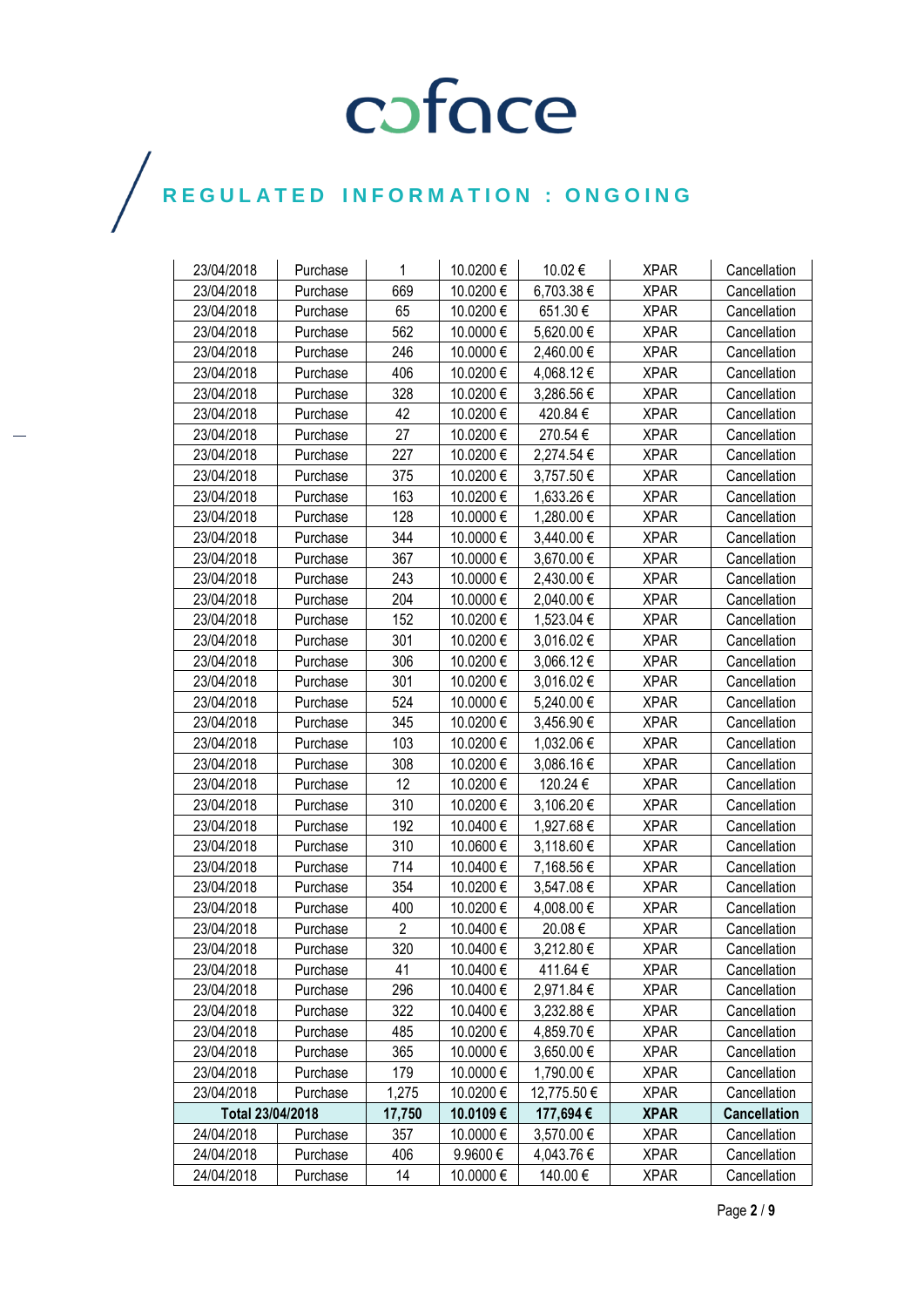| 24/04/2018 | Purchase | 343 | 10.0000 €    | 3,430.00 € | <b>XPAR</b> | Cancellation |
|------------|----------|-----|--------------|------------|-------------|--------------|
| 24/04/2018 | Purchase | 30  | 10.0000 €    | 300.00€    | <b>XPAR</b> | Cancellation |
| 24/04/2018 | Purchase | 274 | 10.0000 €    | 2,740.00 € | <b>XPAR</b> | Cancellation |
| 24/04/2018 | Purchase | 354 | 10.0000€     | 3,540.00 € | <b>XPAR</b> | Cancellation |
| 24/04/2018 | Purchase | 407 | 9.9900€      | 4,065.93€  | <b>XPAR</b> | Cancellation |
| 24/04/2018 | Purchase | 309 | 10.0000 €    | 3,090.00 € | <b>XPAR</b> | Cancellation |
| 24/04/2018 | Purchase | 3   | 9.9900€      | 29.97€     | <b>XPAR</b> | Cancellation |
| 24/04/2018 | Purchase | 405 | 10.0200€     | 4,058.10 € | <b>XPAR</b> | Cancellation |
| 24/04/2018 | Purchase | 106 | 10.0200€     | 1,062.12 € | <b>XPAR</b> | Cancellation |
| 24/04/2018 | Purchase | 285 | 10.0200€     | 2,855.70 € | <b>XPAR</b> | Cancellation |
| 24/04/2018 | Purchase | 311 | 10.0200€     | 3,116.22 € | <b>XPAR</b> | Cancellation |
| 24/04/2018 | Purchase | 114 | 10.0200€     | 1,142.28 € | <b>XPAR</b> | Cancellation |
| 24/04/2018 | Purchase | 445 | 10.0200€     | 4,458.90 € | <b>XPAR</b> | Cancellation |
| 24/04/2018 | Purchase | 445 | 10.0000€     | 4,450.00 € | <b>XPAR</b> | Cancellation |
| 24/04/2018 | Purchase | 673 | 9.9900€      | 6,723.27€  | <b>XPAR</b> | Cancellation |
| 24/04/2018 | Purchase | 682 | 10.0000 €    | 6,820.00 € | <b>XPAR</b> | Cancellation |
| 24/04/2018 | Purchase | 396 | 9.9900€      | 3,956.04 € | <b>XPAR</b> | Cancellation |
| 24/04/2018 | Purchase | 103 | 10.0200€     | 1,032.06 € | <b>XPAR</b> | Cancellation |
| 24/04/2018 | Purchase | 232 | 10.0200€     | 2,324.64 € | <b>XPAR</b> | Cancellation |
| 24/04/2018 | Purchase | 336 | 10.0200€     | 3,366.72€  | <b>XPAR</b> | Cancellation |
| 24/04/2018 | Purchase | 1   | 10.0200€     | 10.02€     | <b>XPAR</b> | Cancellation |
| 24/04/2018 | Purchase | 292 | 10.0200€     | 2,925.84 € | <b>XPAR</b> | Cancellation |
| 24/04/2018 | Purchase | 10  | 10.0400€     | 100.40 €   | <b>XPAR</b> | Cancellation |
| 24/04/2018 | Purchase | 384 | 10.0400€     | 3,855.36 € | <b>XPAR</b> | Cancellation |
| 24/04/2018 | Purchase | 133 | 10.0200€     | 1,332.66 € | <b>XPAR</b> | Cancellation |
| 24/04/2018 | Purchase | 331 | 10.0400 €    | 3,323.24 € | <b>XPAR</b> | Cancellation |
| 24/04/2018 | Purchase | 311 | 10.0400 €    | 3,122.44 € | <b>XPAR</b> | Cancellation |
| 24/04/2018 | Purchase | 121 | 10.0200€     | 1,212.42 € | <b>XPAR</b> | Cancellation |
| 24/04/2018 | Purchase | 444 | 10.0200€     | 4,448.88 € | <b>XPAR</b> | Cancellation |
| 24/04/2018 | Purchase | 488 | 9.9900€      | 4,875.12€  | <b>XPAR</b> | Cancellation |
| 24/04/2018 | Purchase | 82  | 9.9900€      | 819.18€    | <b>XPAR</b> | Cancellation |
| 24/04/2018 | Purchase | 395 | 9.9800€      | 3,942.10 € | <b>XPAR</b> | Cancellation |
| 24/04/2018 | Purchase | 385 | 9.9900€      | 3,846.15€  | <b>XPAR</b> | Cancellation |
| 24/04/2018 | Purchase | 380 | 9.9800€      | 3,792.40€  | <b>XPAR</b> | Cancellation |
| 24/04/2018 | Purchase | 93  | 9.9800€      | 928.14 €   | <b>XPAR</b> | Cancellation |
| 24/04/2018 | Purchase | 347 | 10.0200€     | 3,476.94 € | <b>XPAR</b> | Cancellation |
| 24/04/2018 | Purchase | 192 | 10.0200€     | 1,923.84 € | <b>XPAR</b> | Cancellation |
| 24/04/2018 | Purchase | 155 | 10.0200 €    | 1,553.10 € | <b>XPAR</b> | Cancellation |
| 24/04/2018 | Purchase | 307 | 10.0200€     | 3,076.14 € | <b>XPAR</b> | Cancellation |
| 24/04/2018 | Purchase | 61  | 10.0200€     | 611.22€    | <b>XPAR</b> | Cancellation |
| 24/04/2018 | Purchase | 242 | 10.0200 €    | 2,424.84 € | <b>XPAR</b> | Cancellation |
| 24/04/2018 | Purchase | 423 | 9.9900€      | 4,225.77 € | <b>XPAR</b> | Cancellation |
| 24/04/2018 | Purchase | 52  | 9.9800€      | 518.96€    | <b>XPAR</b> | Cancellation |
| 24/04/2018 | Purchase | 545 | $9.9800 \in$ | 5,439.10 € | <b>XPAR</b> | Cancellation |
| 24/04/2018 | Purchase | 354 | 9.9900€      | 3,536.46 € | <b>XPAR</b> | Cancellation |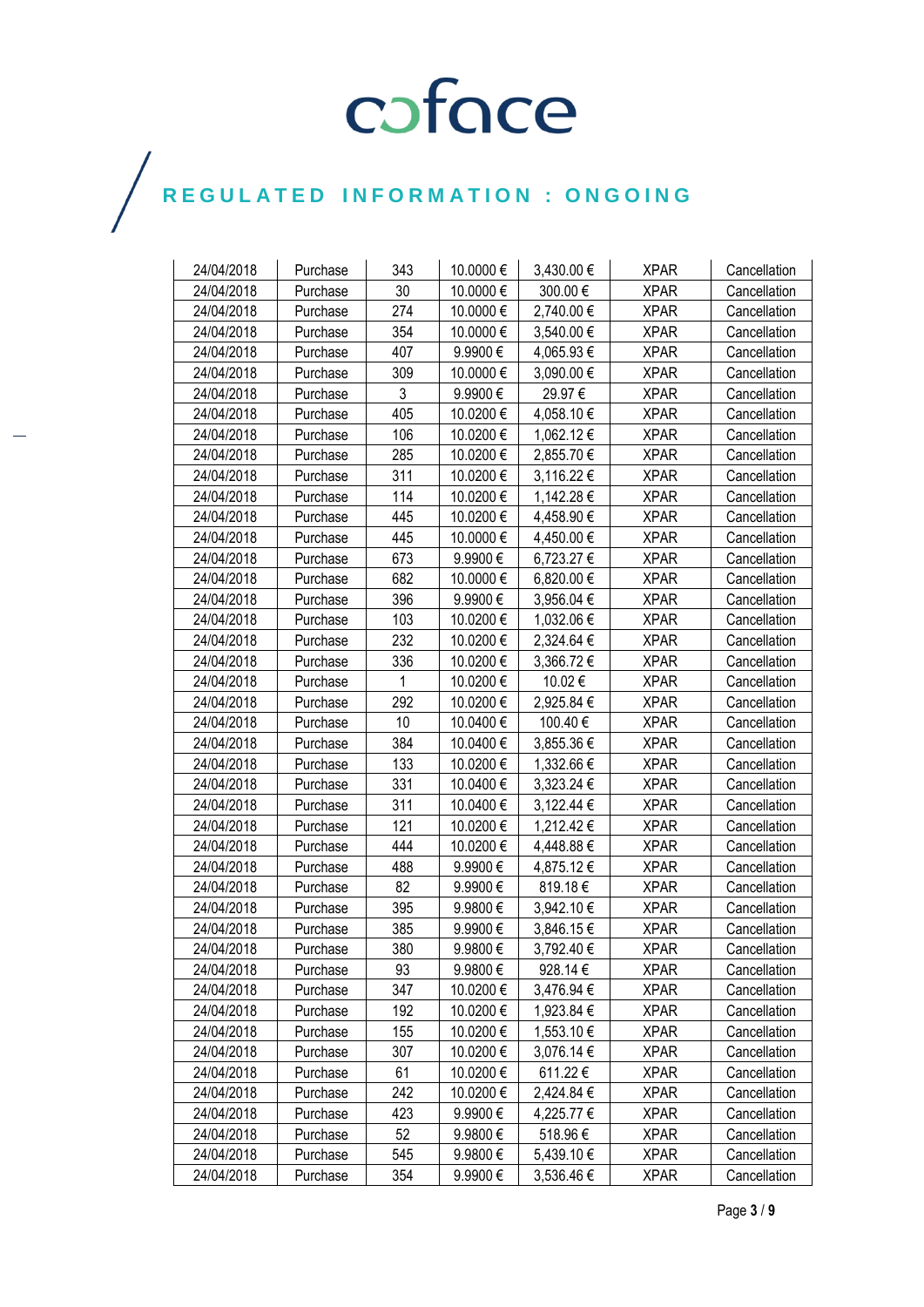| 24/04/2018<br>24/04/2018 | Purchase | 90<br>342 | 9.9900€      | 899.10€    | <b>XPAR</b> | Cancellation        |
|--------------------------|----------|-----------|--------------|------------|-------------|---------------------|
|                          | Purchase | 304       | 10.0000 €    | 3,420.00 € | <b>XPAR</b> | Cancellation        |
| 24/04/2018               | Purchase |           | 9.9600€      | 3,027.84 € | <b>XPAR</b> | Cancellation        |
| 24/04/2018               | Purchase | 360       | 9.9600€      | 3,585.60 € | <b>XPAR</b> | Cancellation        |
| 24/04/2018               | Purchase | 33        | 9.9200€      | 327.36€    | <b>XPAR</b> | Cancellation        |
| 24/04/2018               | Purchase | 320       | 9.9700€      | 3,190.40 € | <b>XPAR</b> | Cancellation        |
| 24/04/2018               | Purchase | 8         | 9.9700€      | 79.76€     | <b>XPAR</b> | Cancellation        |
| 24/04/2018               | Purchase | 348       | 10.0000 €    | 3,480.00 € | <b>XPAR</b> | Cancellation        |
| 24/04/2018               | Purchase | 46        | 9.9900€      | 459.54 €   | <b>XPAR</b> | Cancellation        |
| 24/04/2018               | Purchase | 301       | 9.9900€      | 3,006.99€  | <b>XPAR</b> | Cancellation        |
| 24/04/2018               | Purchase | 479       | 9.9700€      | 4,775.63 € | <b>XPAR</b> | Cancellation        |
| 24/04/2018               | Purchase | 300       | 9.9400€      | 2,982.00 € | <b>XPAR</b> | Cancellation        |
| 24/04/2018               | Purchase | 143       | 9.9400€      | 1,421.42 € | <b>XPAR</b> | Cancellation        |
| 24/04/2018               | Purchase | 251       | 9.9600€      | 2,499.96 € | <b>XPAR</b> | Cancellation        |
| 24/04/2018               | Purchase | 132       | 9.9600€      | 1,314.72 € | <b>XPAR</b> | Cancellation        |
| 24/04/2018               | Purchase | 371       | 9.9800€      | 3,702.58 € | <b>XPAR</b> | Cancellation        |
| 24/04/2018               | Purchase | 54        | 9.9900€      | 539.46€    | <b>XPAR</b> | Cancellation        |
| 24/04/2018               | Purchase | 310       | 9.9900€      | 3,096.90 € | <b>XPAR</b> | Cancellation        |
| Total 24/04/2018         |          | 17,750    | $9.9969 \in$ | 177,446€   | <b>XPAR</b> | <b>Cancellation</b> |
| 25/04/2018               | Purchase | 414       | 9.9800€      | 4,131.72 € | <b>XPAR</b> | Cancellation        |
| 25/04/2018               | Purchase | 441       | 9.9600€      | 4,392.36 € | <b>XPAR</b> | Cancellation        |
| 25/04/2018               | Purchase | 449       | 9.9900€      | 4,485.51 € | <b>XPAR</b> | Cancellation        |
| 25/04/2018               | Purchase | 368       | 9.9900€      | 3,676.32 € | <b>XPAR</b> | Cancellation        |
| 25/04/2018               | Purchase | 312       | 10.0000€     | 3,120.00 € | <b>XPAR</b> | Cancellation        |
| 25/04/2018               | Purchase | 544       | 9.9800€      | 5,429.12€  | <b>XPAR</b> | Cancellation        |
| 25/04/2018               | Purchase | 425       | 9.9600€      | 4,233.00 € | <b>XPAR</b> | Cancellation        |
| 25/04/2018               | Purchase | 250       | 9.9800€      | 2,495.00 € | <b>XPAR</b> | Cancellation        |
| 25/04/2018               | Purchase | 7         | 9.9800€      | 69.86€     | <b>XPAR</b> | Cancellation        |
| 25/04/2018               | Purchase | 396       | 9.9600€      | 3,944.16 € | <b>XPAR</b> | Cancellation        |
| 25/04/2018               | Purchase | 371       | 9.9700€      | 3,698.87 € | <b>XPAR</b> | Cancellation        |
| 25/04/2018               | Purchase | 780       | $9.9600 \in$ | 7,768.80 € | <b>XPAR</b> | Cancellation        |
| 25/04/2018               | Purchase | 419       | 9.9500€      | 4,169.05 € | <b>XPAR</b> | Cancellation        |
| 25/04/2018               | Purchase | 335       | 9.9500€      | 3,333.25 € | <b>XPAR</b> | Cancellation        |
| 25/04/2018               | Purchase | 380       | 9.9400€      | 3,777.20€  | <b>XPAR</b> | Cancellation        |
| 25/04/2018               | Purchase | 396       | 9.9300€      | 3,932.28 € | <b>XPAR</b> | Cancellation        |
| 25/04/2018               | Purchase | 44        | $9.9600 \in$ | 438.24 €   | <b>XPAR</b> | Cancellation        |
| 25/04/2018               | Purchase | 307       | 9.9600€      | 3,057.72€  | <b>XPAR</b> | Cancellation        |
| 25/04/2018               | Purchase | 302       | 9.9700€      | 3,010.94 € | <b>XPAR</b> | Cancellation        |
| 25/04/2018               | Purchase | 308       | 9.9700€      | 3,070.76€  | <b>XPAR</b> | Cancellation        |
| 25/04/2018               | Purchase | 21        | 10.0000 €    | 210.00€    | <b>XPAR</b> | Cancellation        |
| 25/04/2018               | Purchase | 281       | 10.0000 €    | 2,810.00 € | <b>XPAR</b> | Cancellation        |
| 25/04/2018               | Purchase | 355       | 10.0000 €    | 3,550.00 € | <b>XPAR</b> | Cancellation        |
| 25/04/2018               | Purchase | 24        | 10.0000 €    | 240.00€    | <b>XPAR</b> | Cancellation        |
| 25/04/2018               | Purchase | 575       | 9.9900€      | 5,744.25 € | <b>XPAR</b> | Cancellation        |
| 25/04/2018               | Purchase | 301       | 9.9800€      | 3,003.98€  | <b>XPAR</b> | Cancellation        |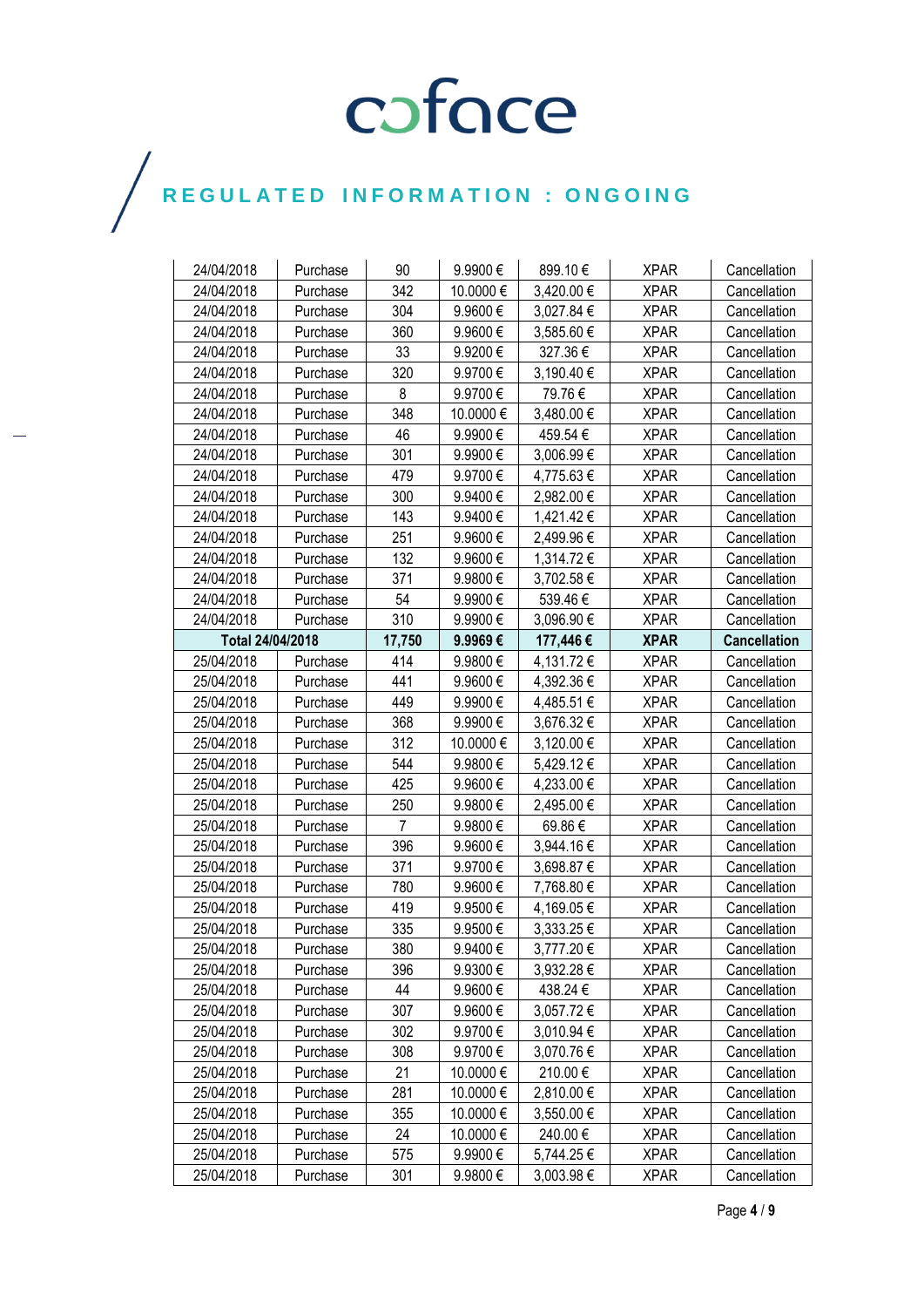| 25/04/2018       | Purchase | 134    | 9.9800€   | 1,337.32 € | <b>XPAR</b> | Cancellation        |
|------------------|----------|--------|-----------|------------|-------------|---------------------|
| 25/04/2018       | Purchase | 339    | 9.9800€   | 3,383.22 € | <b>XPAR</b> | Cancellation        |
| 25/04/2018       | Purchase | 347    | 9.9800€   | 3,463.06 € | <b>XPAR</b> | Cancellation        |
| 25/04/2018       | Purchase | 329    | 9.9900€   | 3,286.71 € | <b>XPAR</b> | Cancellation        |
| 25/04/2018       | Purchase | 308    | 9.9900€   | 3,076.92 € | <b>XPAR</b> | Cancellation        |
| 25/04/2018       | Purchase | 303    | 9.9900€   | 3,026.97 € | <b>XPAR</b> | Cancellation        |
| 25/04/2018       | Purchase | 318    | 9.9900€   | 3,176.82 € | <b>XPAR</b> | Cancellation        |
| 25/04/2018       | Purchase | 430    | 9.9900€   | 4,295.70 € | <b>XPAR</b> | Cancellation        |
| 25/04/2018       | Purchase | 375    | 9.9800€   | 3,742.50 € | <b>XPAR</b> | Cancellation        |
| 25/04/2018       | Purchase | 11     | 9.9800€   | 109.78€    | <b>XPAR</b> | Cancellation        |
| 25/04/2018       | Purchase | 309    | 9.9800€   | 3,083.82 € | <b>XPAR</b> | Cancellation        |
| 25/04/2018       | Purchase | 417    | 9.9800€   | 4,161.66 € | <b>XPAR</b> | Cancellation        |
| 25/04/2018       | Purchase | 145    | 9.9800€   | 1,447.10 € | <b>XPAR</b> | Cancellation        |
| 25/04/2018       | Purchase | 327    | 9.9900€   | 3,266.73€  | <b>XPAR</b> | Cancellation        |
| 25/04/2018       | Purchase | 306    | 9.9900€   | 3,056.94 € | <b>XPAR</b> | Cancellation        |
| 25/04/2018       | Purchase | 354    | 9.9900€   | 3,536.46 € | <b>XPAR</b> | Cancellation        |
| 25/04/2018       | Purchase | 436    | 9.9800€   | 4,351.28 € | <b>XPAR</b> | Cancellation        |
| 25/04/2018       | Purchase | 308    | 9.9800€   | 3,073.84 € | <b>XPAR</b> | Cancellation        |
| 25/04/2018       | Purchase | 311    | 9.9900€   | 3,106.89€  | <b>XPAR</b> | Cancellation        |
| 25/04/2018       | Purchase | 300    | 10.0200€  | 3,006.00 € | <b>XPAR</b> | Cancellation        |
| 25/04/2018       | Purchase | 467    | 10.0400 € | 4,688.68€  | <b>XPAR</b> | Cancellation        |
| 25/04/2018       | Purchase | 832    | 10.0000 € | 8,320.00 € | <b>XPAR</b> | Cancellation        |
| 25/04/2018       | Purchase | 378    | 10.0000 € | 3,780.00 € | <b>XPAR</b> | Cancellation        |
| 25/04/2018       | Purchase | 40     | 10.0000 € | 400.00€    | <b>XPAR</b> | Cancellation        |
| 25/04/2018       | Purchase | 390    | 10.0000 € | 3,900.00 € | <b>XPAR</b> | Cancellation        |
| 25/04/2018       | Purchase | 187    | 9.9900€   | 1,868.13 € | <b>XPAR</b> | Cancellation        |
| 25/04/2018       | Purchase | 114    | 9.9900€   | 1,138.86 € | <b>XPAR</b> | Cancellation        |
| 25/04/2018       | Purchase | 425    | 10.0000 € | 4,250.00 € | <b>XPAR</b> | Cancellation        |
| 25/04/2018       | Purchase | 45     | 10.0000 € | 450.00 €   | <b>XPAR</b> | Cancellation        |
| Total 25/04/2018 |          | 17,790 | 9.9819€   | 177,578€   | <b>XPAR</b> | <b>Cancellation</b> |
| 26/04/2018       | Purchase | 500    | 10.0400 € | 5,020.00 € | <b>XPAR</b> | Cancellation        |
| 26/04/2018       | Purchase | 218    | 10.1200€  | 2,206.16€  | <b>XPAR</b> | Cancellation        |
| 26/04/2018       | Purchase | 1      | 10.1200€  | 10.12€     | <b>XPAR</b> | Cancellation        |
| 26/04/2018       | Purchase | 170    | 10.1200€  | 1,720.40 € | <b>XPAR</b> | Cancellation        |
| 26/04/2018       | Purchase | 21     | 10.1200 € | 212.52€    | <b>XPAR</b> | Cancellation        |
| 26/04/2018       | Purchase | 425    | 10.0800€  | 4,284.00 € | <b>XPAR</b> | Cancellation        |
| 26/04/2018       | Purchase | 416    | 10.1400 € | 4,218.24 € | <b>XPAR</b> | Cancellation        |
| 26/04/2018       | Purchase | 352    | 10.1000€  | 3,555.20 € | <b>XPAR</b> | Cancellation        |
| 26/04/2018       | Purchase | 438    | 10.0800€  | 4,415.04 € | <b>XPAR</b> | Cancellation        |
| 26/04/2018       | Purchase | 416    | 10.0600€  | 4,184.96€  | <b>XPAR</b> | Cancellation        |
| 26/04/2018       | Purchase | 374    | 10.1000 € | 3,777.40 € | <b>XPAR</b> | Cancellation        |
| 26/04/2018       | Purchase | 75     | 10.0800€  | 756.00€    | <b>XPAR</b> | Cancellation        |
| 26/04/2018       | Purchase | 311    | 10.1200€  | 3,147.32 € | <b>XPAR</b> | Cancellation        |
| 26/04/2018       | Purchase | 715    | 10.1200€  | 7,235.80 € | <b>XPAR</b> | Cancellation        |
| 26/04/2018       | Purchase | 319    | 10.1000 € | 3,221.90 € | <b>XPAR</b> | Cancellation        |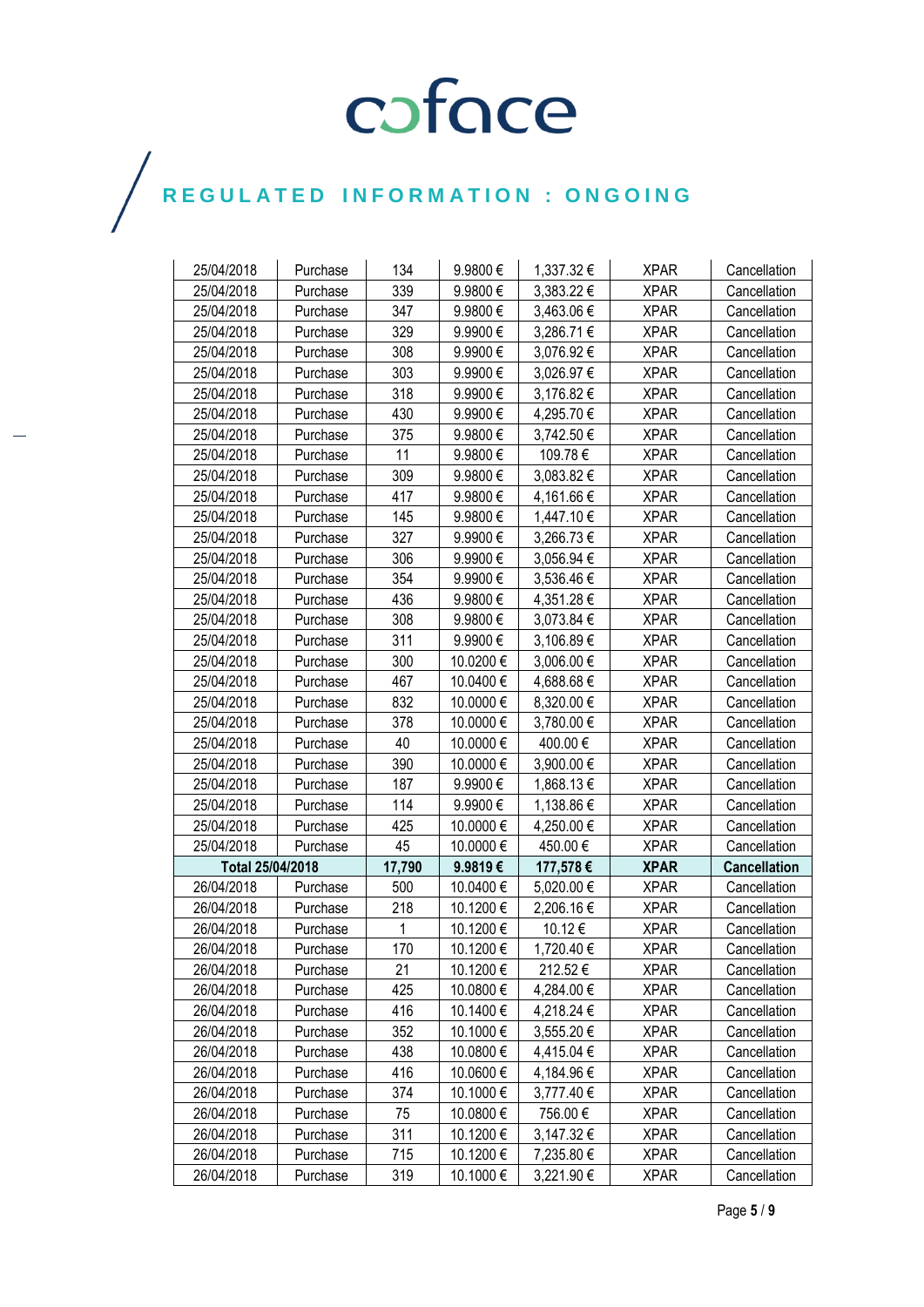| 26/04/2018 | Purchase | 125 | 10.1800€  | 1,272.50 € | <b>XPAR</b> | Cancellation |
|------------|----------|-----|-----------|------------|-------------|--------------|
| 26/04/2018 | Purchase | 260 | 10.2000€  | 2,652.00 € | <b>XPAR</b> | Cancellation |
| 26/04/2018 | Purchase | 349 | 10.3800€  | 3,622.62 € | <b>XPAR</b> | Cancellation |
| 26/04/2018 | Purchase | 461 | 10.2200€  | 4,711.42€  | <b>XPAR</b> | Cancellation |
| 26/04/2018 | Purchase | 361 | 10.2400€  | 3,696.64 € | <b>XPAR</b> | Cancellation |
| 26/04/2018 | Purchase | 311 | 10.2400€  | 3,184.64 € | <b>XPAR</b> | Cancellation |
| 26/04/2018 | Purchase | 223 | 10.2600€  | 2,287.98 € | <b>XPAR</b> | Cancellation |
| 26/04/2018 | Purchase | 86  | 10.2600€  | 882.36€    | <b>XPAR</b> | Cancellation |
| 26/04/2018 | Purchase | 326 | 10.2400€  | 3,338.24 € | <b>XPAR</b> | Cancellation |
| 26/04/2018 | Purchase | 108 | 10.2400€  | 1,105.92 € | <b>XPAR</b> | Cancellation |
| 26/04/2018 | Purchase | 308 | 10.2600€  | 3,160.08 € | <b>XPAR</b> | Cancellation |
| 26/04/2018 | Purchase | 5   | 10.3400 € | 51.70€     | <b>XPAR</b> | Cancellation |
| 26/04/2018 | Purchase | 140 | 10.3400 € | 1,447.60 € | <b>XPAR</b> | Cancellation |
| 26/04/2018 | Purchase | 100 | 10.3400€  | 1,034.00 € | <b>XPAR</b> | Cancellation |
| 26/04/2018 | Purchase | 46  | 10.3400€  | 475.64 €   | <b>XPAR</b> | Cancellation |
| 26/04/2018 | Purchase | 130 | 10.3400€  | 1,344.20 € | <b>XPAR</b> | Cancellation |
| 26/04/2018 | Purchase | 422 | 10.3400€  | 4,363.48 € | <b>XPAR</b> | Cancellation |
| 26/04/2018 | Purchase | 193 | 10.3800€  | 2,003.34 € | <b>XPAR</b> | Cancellation |
| 26/04/2018 | Purchase | 110 | 10.3800€  | 1,141.80 € | <b>XPAR</b> | Cancellation |
| 26/04/2018 | Purchase | 39  | 10.4000 € | 405.60€    | <b>XPAR</b> | Cancellation |
| 26/04/2018 | Purchase | 364 | 10.3800€  | 3,778.32 € | <b>XPAR</b> | Cancellation |
| 26/04/2018 | Purchase | 316 | 10.3600€  | 3,273.76 € | <b>XPAR</b> | Cancellation |
| 26/04/2018 | Purchase | 237 | 10.3200€  | 2,445.84 € | <b>XPAR</b> | Cancellation |
| 26/04/2018 | Purchase | 156 | 10.3200€  | 1,609.92 € | <b>XPAR</b> | Cancellation |
| 26/04/2018 | Purchase | 54  | 10.3200€  | 557.28€    | <b>XPAR</b> | Cancellation |
| 26/04/2018 | Purchase | 324 | 10.3000 € | 3,337.20 € | <b>XPAR</b> | Cancellation |
| 26/04/2018 | Purchase | 300 | 10.3000 € | 3,090.00 € | <b>XPAR</b> | Cancellation |
| 26/04/2018 | Purchase | 3   | 10.3000€  | 30.90€     | <b>XPAR</b> | Cancellation |
| 26/04/2018 | Purchase | 690 | 10.3200€  | 7,120.80 € | <b>XPAR</b> | Cancellation |
| 26/04/2018 | Purchase | 343 | 10.3400 € | 3,546.62 € | <b>XPAR</b> | Cancellation |
| 26/04/2018 | Purchase | 303 | 10.2800 € | 3,114.84 € | <b>XPAR</b> | Cancellation |
| 26/04/2018 | Purchase | 438 | 10.3000 € | 4,511.40 € | <b>XPAR</b> | Cancellation |
| 26/04/2018 | Purchase | 804 | 10.3400€  | 8,313.36 € | <b>XPAR</b> | Cancellation |
| 26/04/2018 | Purchase | 324 | 10.3000€  | 3,337.20€  | <b>XPAR</b> | Cancellation |
| 26/04/2018 | Purchase | 391 | 10.2600€  | 4,011.66 € | <b>XPAR</b> | Cancellation |
| 26/04/2018 | Purchase | 671 | 10.3000 € | 6,911.30 € | <b>XPAR</b> | Cancellation |
| 26/04/2018 | Purchase | 365 | 10.2800 € | 3,752.20€  | <b>XPAR</b> | Cancellation |
| 26/04/2018 | Purchase | 413 | 10.3600€  | 4,278.68 € | <b>XPAR</b> | Cancellation |
| 26/04/2018 | Purchase | 234 | 10.4400 € | 2,442.96€  | <b>XPAR</b> | Cancellation |
| 26/04/2018 | Purchase | 144 | 10.4400 € | 1,503.36 € | <b>XPAR</b> | Cancellation |
| 26/04/2018 | Purchase | 100 | 10.5000 € | 1,050.00 € | <b>XPAR</b> | Cancellation |
| 26/04/2018 | Purchase | 50  | 10.5000€  | 525.00€    | <b>XPAR</b> | Cancellation |
| 26/04/2018 | Purchase | 138 | 10.5000€  | 1,449.00 € | <b>XPAR</b> | Cancellation |
| 26/04/2018 | Purchase | 466 | 10.5600€  | 4,920.96 € | <b>XPAR</b> | Cancellation |
| 26/04/2018 | Purchase | 322 | 10.5600 € | 3,400.32 € | <b>XPAR</b> | Cancellation |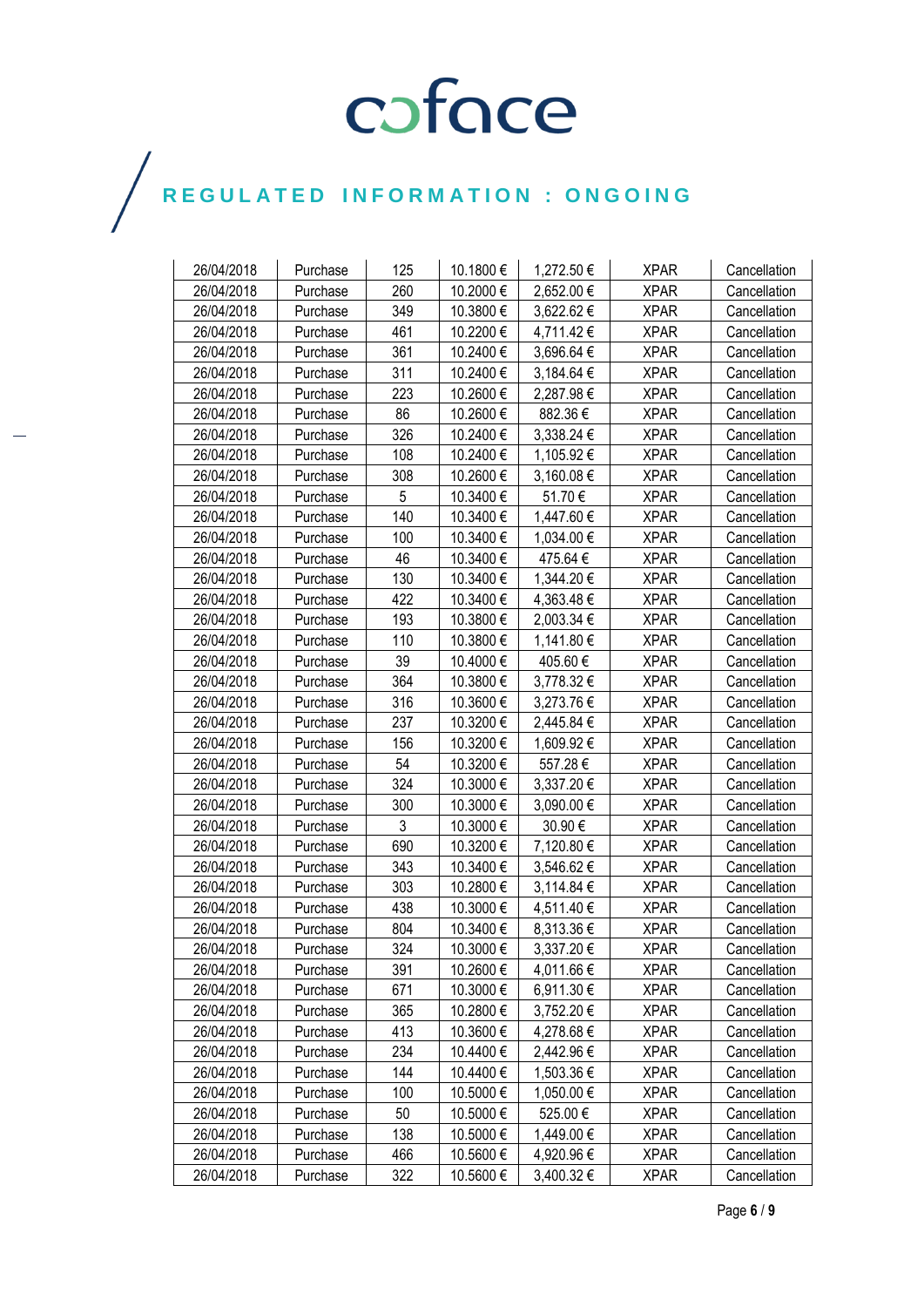| 26/04/2018       | Purchase | 359    | 10.5600€  | 3,791.04 € | <b>XPAR</b> | Cancellation        |
|------------------|----------|--------|-----------|------------|-------------|---------------------|
| 26/04/2018       | Purchase | 167    | 10.5600€  | 1,763.52 € | <b>XPAR</b> | Cancellation        |
| Total 19/04/2018 |          | 17,330 | 10.2720€  | 178,014 €  | <b>XPAR</b> | <b>Cancellation</b> |
| 27/04/2018       | Purchase | 213    | 10.6200€  | 2,262.06 € | <b>XPAR</b> | Cancellation        |
| 27/04/2018       | Purchase | 227    | 10.6200€  | 2,410.74 € | <b>XPAR</b> | Cancellation        |
| 27/04/2018       | Purchase | 47     | 10.6600€  | 501.02€    | <b>XPAR</b> | Cancellation        |
| 27/04/2018       | Purchase | 153    | 10.6600€  | 1,630.98 € | <b>XPAR</b> | Cancellation        |
| 27/04/2018       | Purchase | 92     | 10.6600€  | 980.72€    | <b>XPAR</b> | Cancellation        |
| 27/04/2018       | Purchase | 411    | 10.6400€  | 4,373.04 € | <b>XPAR</b> | Cancellation        |
| 27/04/2018       | Purchase | 50     | 10.6600€  | 533.00€    | <b>XPAR</b> | Cancellation        |
| 27/04/2018       | Purchase | 181    | 10.6600€  | 1,929.46 € | <b>XPAR</b> | Cancellation        |
| 27/04/2018       | Purchase | 130    | 10.7400€  | 1,396.20 € | <b>XPAR</b> | Cancellation        |
| 27/04/2018       | Purchase | 204    | 10.7400€  | 2,190.96 € | <b>XPAR</b> | Cancellation        |
| 27/04/2018       | Purchase | 660    | 10.7400€  | 7,088.40 € | <b>XPAR</b> | Cancellation        |
| 27/04/2018       | Purchase | 48     | 10.7200€  | 514.56€    | <b>XPAR</b> | Cancellation        |
| 27/04/2018       | Purchase | 367    | 10.7200€  | 3,934.24 € | <b>XPAR</b> | Cancellation        |
| 27/04/2018       | Purchase | 167    | 10.6400 € | 1,776.88 € | <b>XPAR</b> | Cancellation        |
| 27/04/2018       | Purchase | 193    | 10.6400€  | 2,053.52€  | <b>XPAR</b> | Cancellation        |
| 27/04/2018       | Purchase | 330    | 10.6400€  | 3,511.20 € | <b>XPAR</b> | Cancellation        |
| 27/04/2018       | Purchase | 359    | 10.6400€  | 3,819.76 € | <b>XPAR</b> | Cancellation        |
| 27/04/2018       | Purchase | 139    | 10.6400€  | 1,478.96 € | <b>XPAR</b> | Cancellation        |
| 27/04/2018       | Purchase | 196    | 10.6400€  | 2,085.44 € | <b>XPAR</b> | Cancellation        |
| 27/04/2018       | Purchase | 234    | 10.6200€  | 2,485.08 € | <b>XPAR</b> | Cancellation        |
| 27/04/2018       | Purchase | 80     | 10.6200€  | 849.60 €   | <b>XPAR</b> | Cancellation        |
| 27/04/2018       | Purchase | 348    | 10.6200€  | 3,695.76€  | <b>XPAR</b> | Cancellation        |
| 27/04/2018       | Purchase | 363    | 10.6000€  | 3,847.80 € | <b>XPAR</b> | Cancellation        |
| 27/04/2018       | Purchase | 4      | 10.6000 € | 42.40€     | <b>XPAR</b> | Cancellation        |
| 27/04/2018       | Purchase | 123    | 10.5800€  | 1,301.34 € | <b>XPAR</b> | Cancellation        |
| 27/04/2018       | Purchase | 239    | 10.5800€  | 2,528.62 € | <b>XPAR</b> | Cancellation        |
| 27/04/2018       | Purchase | 53     | 10.5600€  | 559.68€    | <b>XPAR</b> | Cancellation        |
| 27/04/2018       | Purchase | 291    | 10.6000 € | 3,084.60 € | <b>XPAR</b> | Cancellation        |
| 27/04/2018       | Purchase | 302    | 10.5800€  | 3,195.16 € | <b>XPAR</b> | Cancellation        |
| 27/04/2018       | Purchase | 394    | 10.6000€  | 4,176.40 € | <b>XPAR</b> | Cancellation        |
| 27/04/2018       | Purchase | 358    | 10.6200€  | 3,801.96 € | <b>XPAR</b> | Cancellation        |
| 27/04/2018       | Purchase | 338    | 10.6200 € | 3,589.56 € | <b>XPAR</b> | Cancellation        |
| 27/04/2018       | Purchase | 6      | 10.6000 € | 63.60€     | <b>XPAR</b> | Cancellation        |
| 27/04/2018       | Purchase | 200    | 10.6000 € | 2,120.00 € | <b>XPAR</b> | Cancellation        |
| 27/04/2018       | Purchase | 35     | 10.6000 € | 371.00€    | <b>XPAR</b> | Cancellation        |
| 27/04/2018       | Purchase | 114    | 10.6000€  | 1,208.40 € | <b>XPAR</b> | Cancellation        |
| 27/04/2018       | Purchase | 357    | 10.6000 € | 3,784.20 € | <b>XPAR</b> | Cancellation        |
| 27/04/2018       | Purchase | 318    | 10.6000 € | 3,370.80 € | <b>XPAR</b> | Cancellation        |
| 27/04/2018       | Purchase | 300    | 10.6000€  | 3,180.00 € | <b>XPAR</b> | Cancellation        |
| 27/04/2018       | Purchase | 4      | 10.6000 € | 42.40 €    | <b>XPAR</b> | Cancellation        |
| 27/04/2018       | Purchase | 12     | 10.5800€  | 126.96€    | <b>XPAR</b> | Cancellation        |
| 27/04/2018       | Purchase | 351    | 10.5800 € | 3,713.58 € | <b>XPAR</b> | Cancellation        |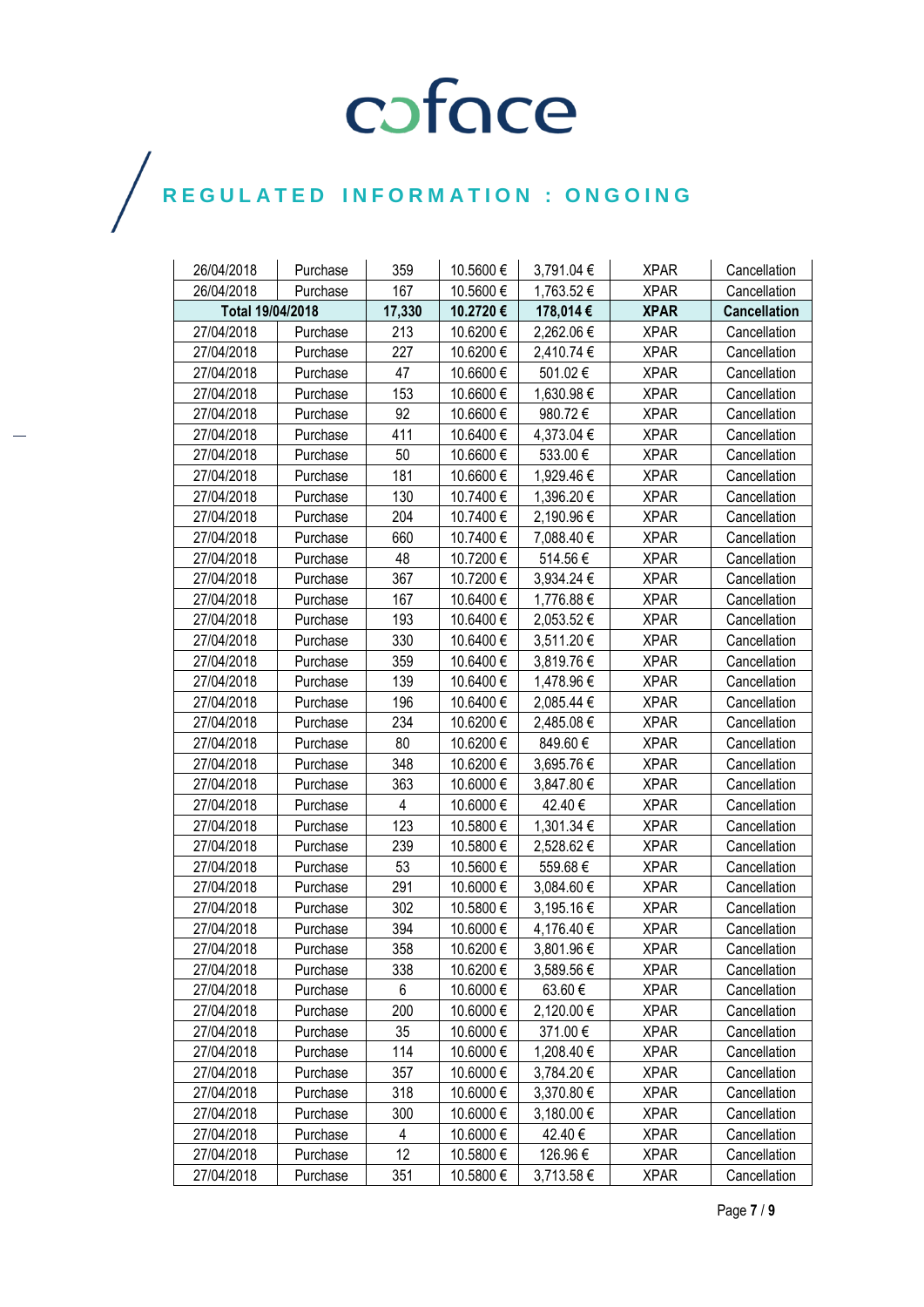| 27/04/2018                | Purchase | 133    | 10.6200€ | 1,412.46€   | <b>XPAR</b> | Cancellation        |
|---------------------------|----------|--------|----------|-------------|-------------|---------------------|
| 27/04/2018                | Purchase | 172    | 10.6200€ | 1,826.64 €  | <b>XPAR</b> | Cancellation        |
| 27/04/2018                | Purchase | 306    | 10.6200€ | 3,249.72€   | <b>XPAR</b> | Cancellation        |
| 27/04/2018                | Purchase | 167    | 10.6200€ | 1,773.54 €  | <b>XPAR</b> | Cancellation        |
| 27/04/2018                | Purchase | 216    | 10.6200€ | 2,293.92 €  | <b>XPAR</b> | Cancellation        |
| 27/04/2018                | Purchase | 324    | 10.6000€ | 3,434.40 €  | <b>XPAR</b> | Cancellation        |
| 27/04/2018                | Purchase | 313    | 10.6000€ | 3,317.80 €  | <b>XPAR</b> | Cancellation        |
| 27/04/2018                | Purchase | 298    | 10.6000€ | 3,158.80 €  | <b>XPAR</b> | Cancellation        |
| 27/04/2018                | Purchase | 290    | 10.6000€ | 3,074.00 €  | <b>XPAR</b> | Cancellation        |
| 27/04/2018                | Purchase | 293    | 10.6000€ | 3,105.80 €  | <b>XPAR</b> | Cancellation        |
| 27/04/2018                | Purchase | 396    | 10.5800€ | 4,189.68€   | <b>XPAR</b> | Cancellation        |
| 27/04/2018                | Purchase | 412    | 10.5800€ | 4,358.96€   | <b>XPAR</b> | Cancellation        |
| 27/04/2018                | Purchase | 290    | 10.5800€ | 3,068.20€   | <b>XPAR</b> | Cancellation        |
| 27/04/2018                | Purchase | 91     | 10.5400€ | 959.14€     | <b>XPAR</b> | Cancellation        |
| 27/04/2018                | Purchase | 348    | 10.5600€ | 3,674.88 €  | <b>XPAR</b> | Cancellation        |
| 27/04/2018                | Purchase | 411    | 10.5400€ | 4.331.94 €  | <b>XPAR</b> | Cancellation        |
| 27/04/2018                | Purchase | 330    | 10.5200€ | 3,471.60 €  | <b>XPAR</b> | Cancellation        |
| 27/04/2018                | Purchase | 42     | 10.5200€ | 441.84€     | <b>XPAR</b> | Cancellation        |
| 27/04/2018                | Purchase | 57     | 10.5200€ | 599.64€     | <b>XPAR</b> | Cancellation        |
| 27/04/2018                | Purchase | 219    | 10.5200€ | 2,303.88 €  | <b>XPAR</b> | Cancellation        |
| 27/04/2018                | Purchase | 121    | 10.5200€ | 1,272.92 €  | <b>XPAR</b> | Cancellation        |
| 27/04/2018                | Purchase | 650    | 10.4800€ | 6,812.00 €  | <b>XPAR</b> | Cancellation        |
| 27/04/2018                | Purchase | 180    | 10.4800€ | 1,886.40 €  | <b>XPAR</b> | Cancellation        |
| 27/04/2018                | Purchase | 174    | 10.4800€ | 1,823.52 €  | <b>XPAR</b> | Cancellation        |
| 27/04/2018                | Purchase | 313    | 10.4400€ | 3,267.72€   | <b>XPAR</b> | Cancellation        |
| 27/04/2018                | Purchase | 17     | 10.4800€ | 178.16€     | <b>XPAR</b> | Cancellation        |
| 27/04/2018                | Purchase | 61     | 10.4800€ | 639.28€     | <b>XPAR</b> | Cancellation        |
| 27/04/2018                | Purchase | 1,135  | 10.4800€ | 11,894.80 € | <b>XPAR</b> | Cancellation        |
| Total 27/04/2018          |          | 16,750 | 10.5929€ | 177,432€    | <b>XPAR</b> | <b>Cancellation</b> |
| <b>TOTAL 23/04/2018 -</b> |          |        |          |             |             |                     |
| 27/04/2018                |          | 87,370 | 10.1655€ | 888,163€    | <b>XPAR</b> | <b>Cancellation</b> |